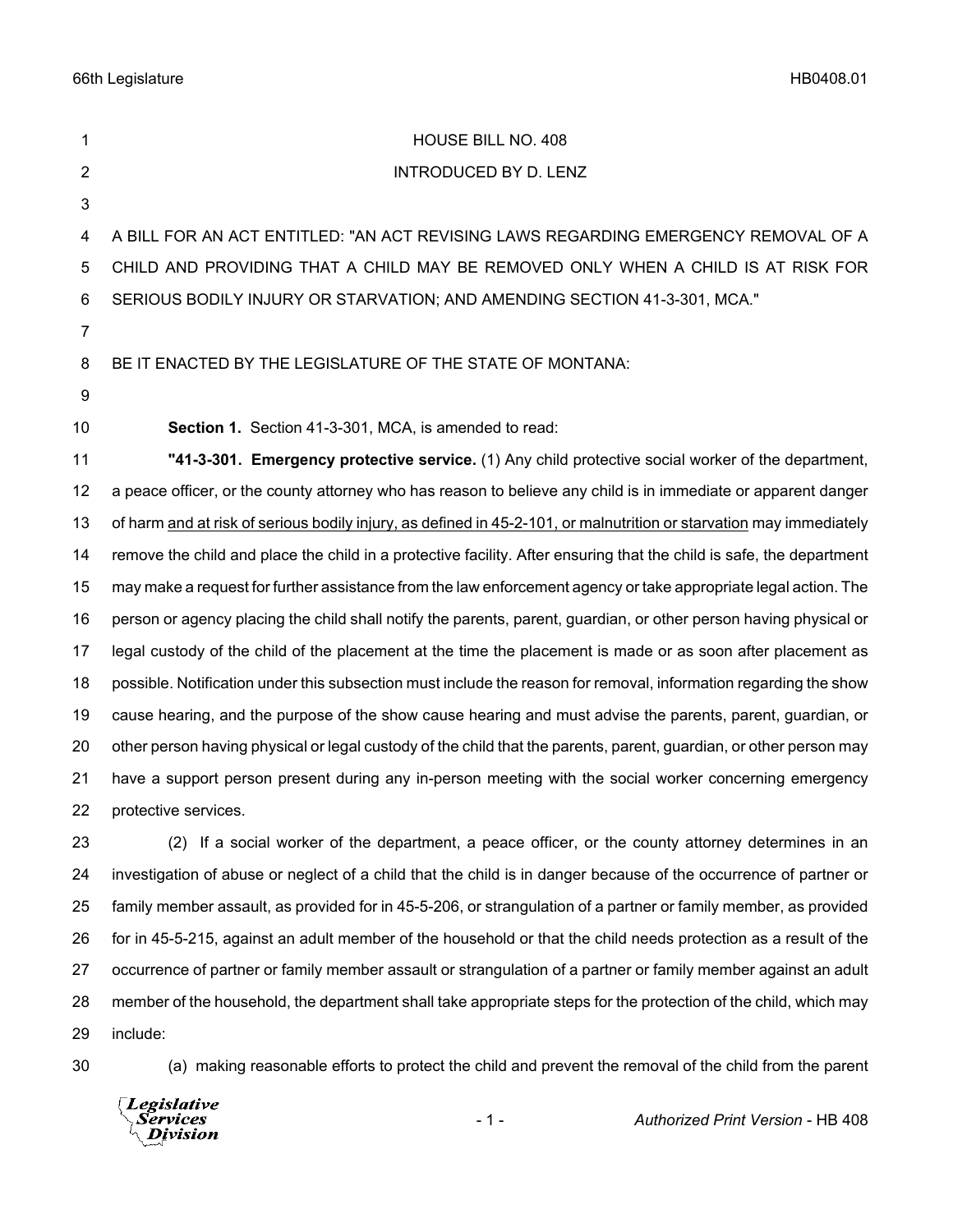or guardian who is a victim of alleged partner or family member assault or strangulation of a partner or family member;

 (b) making reasonable efforts to remove the person who allegedly committed the partner or family member assault or strangulation of a partner or family member from the child's residence if it is determined that the child or another family or household member is in danger of partner or family member assault or strangulation of a partner or family member; and

 (c) providing services to help protect the child from being placed with or having unsupervised visitation with the person alleged to have committed partner or family member assault or strangulation of a partner or family member until the department determines that the alleged offender has met conditions considered necessary to protect the safety of the child.

 (3) If the department determines that an adult member of the household is the victim of partner or family member assault or strangulation of a partner or family member, the department shall provide the adult victim with a referral to a domestic violence program.

 (4) A child who has been removed from the child's home or any other place for the child's protection or care may not be placed in a jail.

 (5) The department may locate and contact extended family members upon placement of a child in out-of-home care. The department may share information with extended family members for placement and case planning purposes.

 (6) [Except as provided in 41-3-305,] if a child is removed from the child's home by the department, a child protective social worker shall submit an affidavit regarding the circumstances of the emergency removal to the county attorney and provide a copy of the affidavit to the parents or guardian, if possible, within 2 working days of the emergency removal. An abuse and neglect petition must be filed within 5 working days, excluding weekends and holidays, of the emergency removal of a child unless arrangements acceptable to the agency for the care of the child have been made by the parents or voluntary protective services are provided pursuant to 41-3-302.

 (7) Except as provided in the federal Indian Child Welfare Act, if applicable, a show cause hearing must be held within 20 days of the filing of the petition unless otherwise stipulated by the parties pursuant to 41-3-434. (8) If the department determines that a petition for immediate protection and emergency protective services must be filed to protect the safety of the child, the social worker shall interview the parents of the child to whom the petition pertains, if the parents are reasonably available, before the petition may be filed. The district

Legislative *Services* **Division**